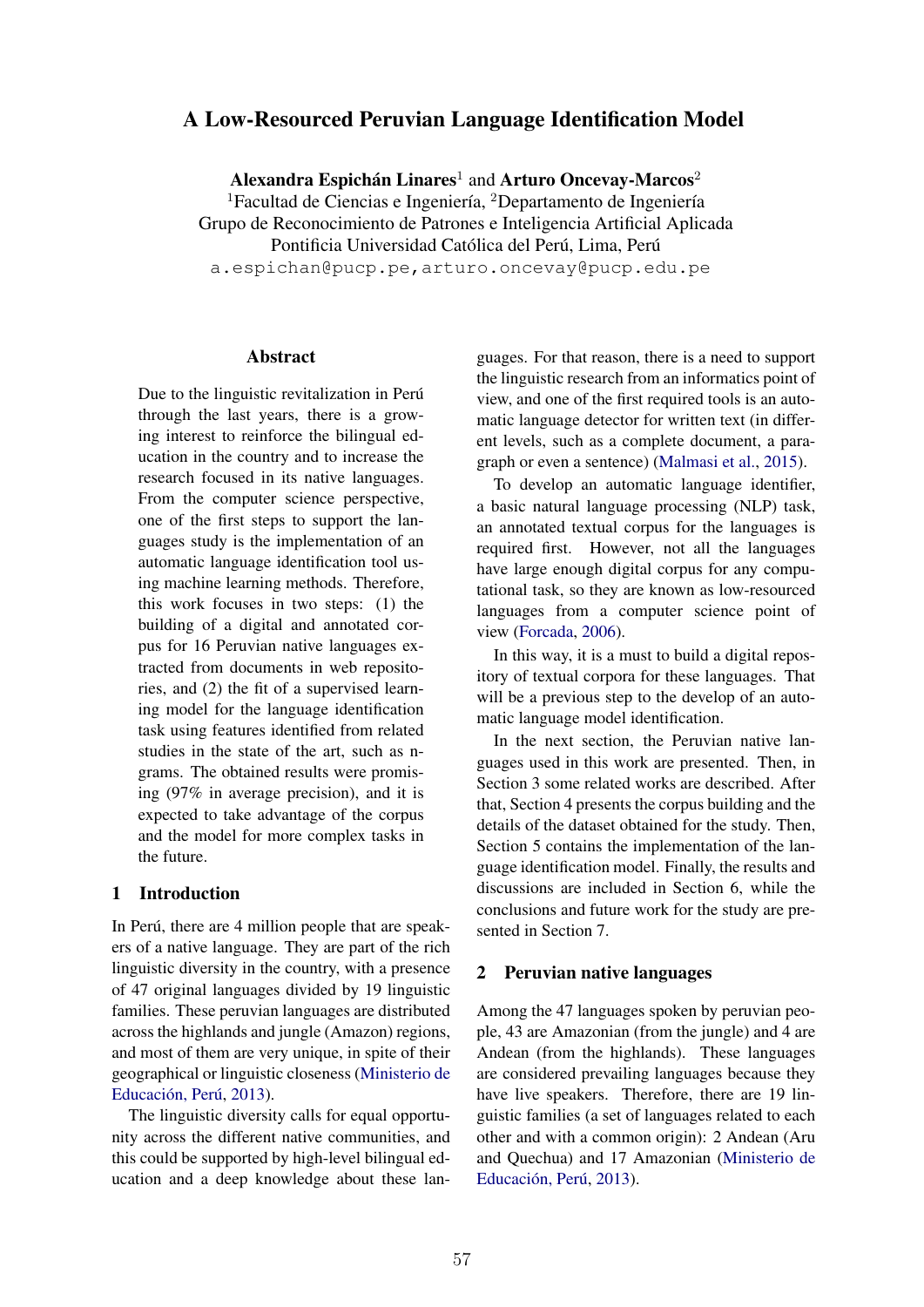| <b>Linguistic Family</b> | Language                        | ISO-639-3 | <b>Speakers</b> |  |  |
|--------------------------|---------------------------------|-----------|-----------------|--|--|
|                          | Ashaninka                       | cni       | 88 703          |  |  |
| Arawak                   | Asheninka                       | cjo       | 8 7 7 4         |  |  |
|                          | Matsigenka                      | mcb       | 11 275          |  |  |
|                          | Yine                            | pib       | 3 2 6 1         |  |  |
| Aru                      | Aymara                          | aym       | 443 248         |  |  |
| Jíbaro                   | Awajún                          | agr       | 55 366          |  |  |
|                          | Cashinahua                      | cbs       | 2419            |  |  |
| Pano                     | Kakataibo                       | cbr       | 1879            |  |  |
|                          | <b>Matses</b>                   | mcf       | 1724            |  |  |
|                          | Shipibo-konibo                  | shp       | 22 5 17         |  |  |
|                          | Quechua Wanca                   | qxw       | 37 559          |  |  |
|                          | Quechua de Lambayeque           | quf       | 21 49 6         |  |  |
| Quechua                  | Quechua de Yauyos               | qux       | 456 225         |  |  |
|                          | Quechua del Callejon de Huaylas | qwh       | 451 789         |  |  |
|                          | Quechua del Cusco               | quz       | 566 581         |  |  |
|                          | Quechua del Este de Apurimac    | qve       | 266 336         |  |  |

Table 1: Basic information of the languages within the scope of the study.

The 47 original native languages are highly agglomerative, unlike Spanish (Castillan), the main official language in the country. Even though, most of them presents more than 100 morphemes for the word formation process. For instance, *Quechua del Cusco* contains 130 suffixes (Rios, 2016), meanwhile *Shipibo-konibo* uses 114 suffixes plus 31 prefixes (Valenzuela, 2003).

In this work, the language identification task was performed on 16 languages (from 5 families) including 6 dialects of Quechua. The ISO-639-3 codes and the approximate number of speakers of each language are presented in Table 1.

# 3 Related Work

Given that Peruvian languages can be considered as low-resourced ones, a systematic search for studies focused on automatic language identification for low-resourced languages was carried out. The results are described as follows.

Malmasi et al. (2015) present the first study to distinguish texts between the Persian and Dari languages at the sentence level. As Dari is a lowresourced language, it was developed a 28 thousand sentences corpus for this task (they used 14 thousand for each language). Characters and sentences n-grams were considered as language features. Finally, using a SVM (Support Vector Machine) implementation within a classification ensemble scheme, they discriminate both languages with 96% accuracy.

Botha and Barnard (2012) research the factors that may determine the performance of text-based language identification, with a special focus in the 11 official languages of South Africa, using ngrams as language features. In the study 3 classification methods were tested: SVM, Naive Bayes and n-gram rank ordering on different training and test text sizes. In this way, it was found that the 6-gram Naive Bayes model has the best performance in general, obtaining 99.4% accuracy for large training-test sets and 83% for shorter sets.

Selamat and Akosu (2016) propose a language identification algorithm based on lexical features that works with a minimum amount of training data. For this study, a dataset of 15 languages, mostly low-resourced, extracted from the Universal Declaration of Human Rights was used. The used technique is based on a spelling checkerbased method (Pienaar and Snyman, 2011) and the improvement proposed in this research was related to the indexation of the vocabulary words according to its length. In this way, the average precision of the method was 93% and an improvement of 73% in execution time was obtained.

Grothe et al. (2008) compare the performance of three feature extraction approaches for language identification using the Leipzig Corpora Collection (Quasthoff et al., 2006) and randomly selected Wikipedia articles. The considered approaches for features were short words (SW), frequent words (FW) and n-grams (NG). Meanwhile, the em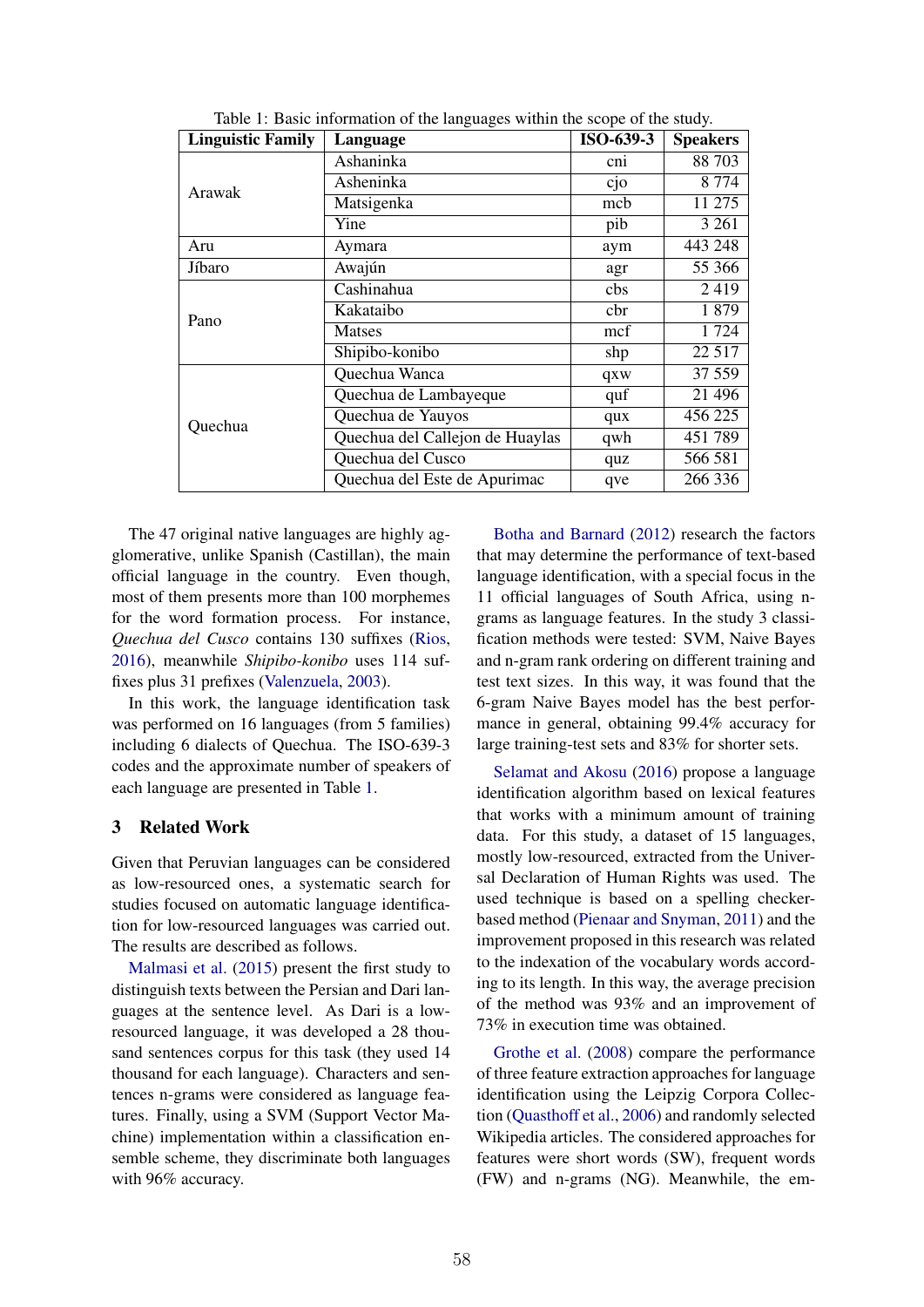ployed classification method was Ad-Hoc Ranking. Hence, the best obtained results for each approach were: FW 25% (99.2%), SW 4 (94.1%) and NG with 3-grams (79.2%).

### 4 Corpus Development

To build the corpus used in this study, digital documents containing Peruvian native languages texts were retrieved from the web, while others one were obtained directly from private repositories or books. In this way, it was possible to collect and annotate documents from 16 different native languages. It may be considered that these documents must be annotated, i.e., the language in which they are written must be known.

Then, as almost all the documents were in PDF format, the text content was extracted and some manual corrections were made if it was necessary. Next, a preprocessing program was developed to clean the punctuation, to lowercase the text and to split the sentences. After that, Spanish and English sentences were discarded using the resources of a language generic spell-checking library<sup>1</sup>, remaining only Peruvian native languages sentences.

Table 2 contains the total amount of files, plus the number of sentences/phrases and tokens split for each Peruvian language used in this study. This preprocessed collection is partially available in a project site, including details of the sources of each language text<sup>2</sup>.

Moreover, Figures 1 and 2 presents some statistics regarding the distribution of the total of characters per word and per sentence, respectively, in each processed language.

The first boxplot in Figure 1 supports the rich morphology feature of the Peruvian native languages, as a high number of characters is observed for the word length value in most of them. Also, it can be noticed that most of the words are formed by 5 to 10 characters. Nevertheless, there are very large words from *Matses* (cbf), such as *cuishonquededcuishonquededtsëcquiec* or *tantiabentantiabentsëccondaidquio*, with 35 and 33 characters, respectively. Although, most words from *Matses* presents a word-length value between 5 to 10 characters.

On the other hand, on average, the language with longer words is *Matsigenka* (mcb), while the language with shorter words is *Kakataibo* (cbr).

Table 2: Retrieved corpus information:  $|D| =$  document collection size; *|S|* = sentences/phrases collection size;  $|V|$  = word vocabulary size, without considering punctuation;  $|C|$  = character vocabulary size:  $T$  = number of tokens.

| ally size, $I =$ number of tokens. |                           |          |                 |                 |         |  |  |  |  |  |
|------------------------------------|---------------------------|----------|-----------------|-----------------|---------|--|--|--|--|--|
| Lang.                              | $\left\vert D\right\vert$ | S        | $ \mathcal{V} $ | $ \mathcal{C} $ | $\tau$  |  |  |  |  |  |
| cni                                | 4                         | 7516     | 10 125          | 35              | 25 1 19 |  |  |  |  |  |
| cjo                                | $\mathbf{1}$              | 555      | 1 3 0 8         | 35              | 2691    |  |  |  |  |  |
| mcb                                | 1                         | 2 5 0 2  | 4 2 7 6         | 33              | 10 092  |  |  |  |  |  |
| pib                                | 1                         | 106      | 299             | 21              | 465     |  |  |  |  |  |
| aym                                | 5                         | 16431    | 16 216          | 39              | 53 115  |  |  |  |  |  |
| agr                                | 5                         | 14 258   | 18 631          | 36              | 47 127  |  |  |  |  |  |
| cbs                                | 1                         | 33       | 129             | 26              | 161     |  |  |  |  |  |
| cbr                                | 195                       | 6970     | 6584            | 38              | 37 117  |  |  |  |  |  |
| mcf                                | 2                         | 16 356   | 14722           | 36              | 64 779  |  |  |  |  |  |
| shp                                | 4                         | 15 866   | 24 5 97         | 35              | 203 988 |  |  |  |  |  |
| qxw                                | 6                         | 1 2 5 9  | 2782            | 38              | 6 640   |  |  |  |  |  |
| quf                                | 8                         | 442      | 1 2 8 9         | 36              | 2 027   |  |  |  |  |  |
| qux                                | $\overline{2}$            | 20 4 9 6 | 25 105          | 35              | 85 124  |  |  |  |  |  |
| qwh                                | 3                         | 665      | 2029            | 36              | 3 4 4 8 |  |  |  |  |  |
| quz                                | 2                         | 3 4 9 6  | 5 8 6 6         | 37              | 13 592  |  |  |  |  |  |
| qve                                | 9                         | 635      | 1744            | 31              | 2957    |  |  |  |  |  |
|                                    |                           |          |                 |                 |         |  |  |  |  |  |

Moreover, the distribution among languages of the Quechua family is pretty similar.

On Figure 2, it can be noticed that the longest collected sentences are from *Shipibo-konibo* (shp) while the shortest are from *Aymara* (aym). The reason for the first case is the origin of the *Shipibokonibo* corpus: a parallel one built for a SMT experiment, which legal and educational text domain sources contains longer sentences than the ones found in dictionary or lexicon samples (Galarreta et al., 2017).

# 5 Language Identification Model

As it is proposed to perform language identification at the sentence level, the aim was to learn a classifier or classification function  $(\gamma)$  that maps the sentences from the corpus  $(S)$  to a target language class (*L*):

$$
\gamma: S \to L \tag{1}
$$

In order to identify which  $\gamma$  classifier is most suited in the task, each sentence  $s \in S$  will be represented in a feature vector space model:  $s_i$  =  $\{w_{1,i}, w_{2,i}, \ldots, w_{t,i}\}$ , where *t* indicates the number of dimensions or terms to be extracted.

Character-level *n*-grams was one of the most

<sup>1</sup> libenchant: https://github.com/AbiWord/enchant

<sup>2</sup> chana.inf.pucp.edu.pe/resources/multi-lang-corpus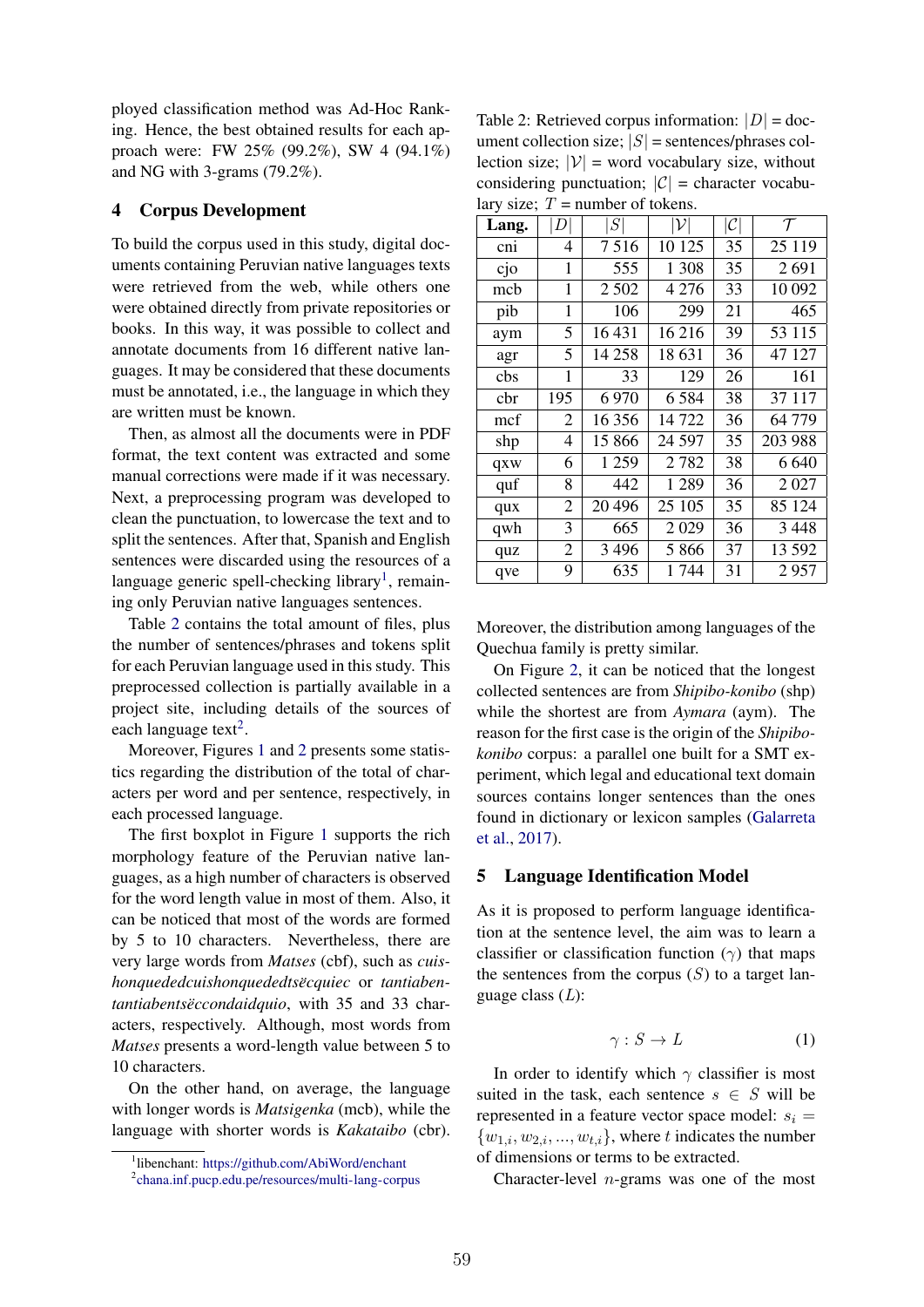

Figure 1: Boxplots representing the distribution of the word length in number of characters per each language.

![](_page_3_Figure_2.jpeg)

Figure 2: Boxplots representing the distribution of the sentence length in number of characters per each language. The vertical axe (lenght) is in a log10 scale.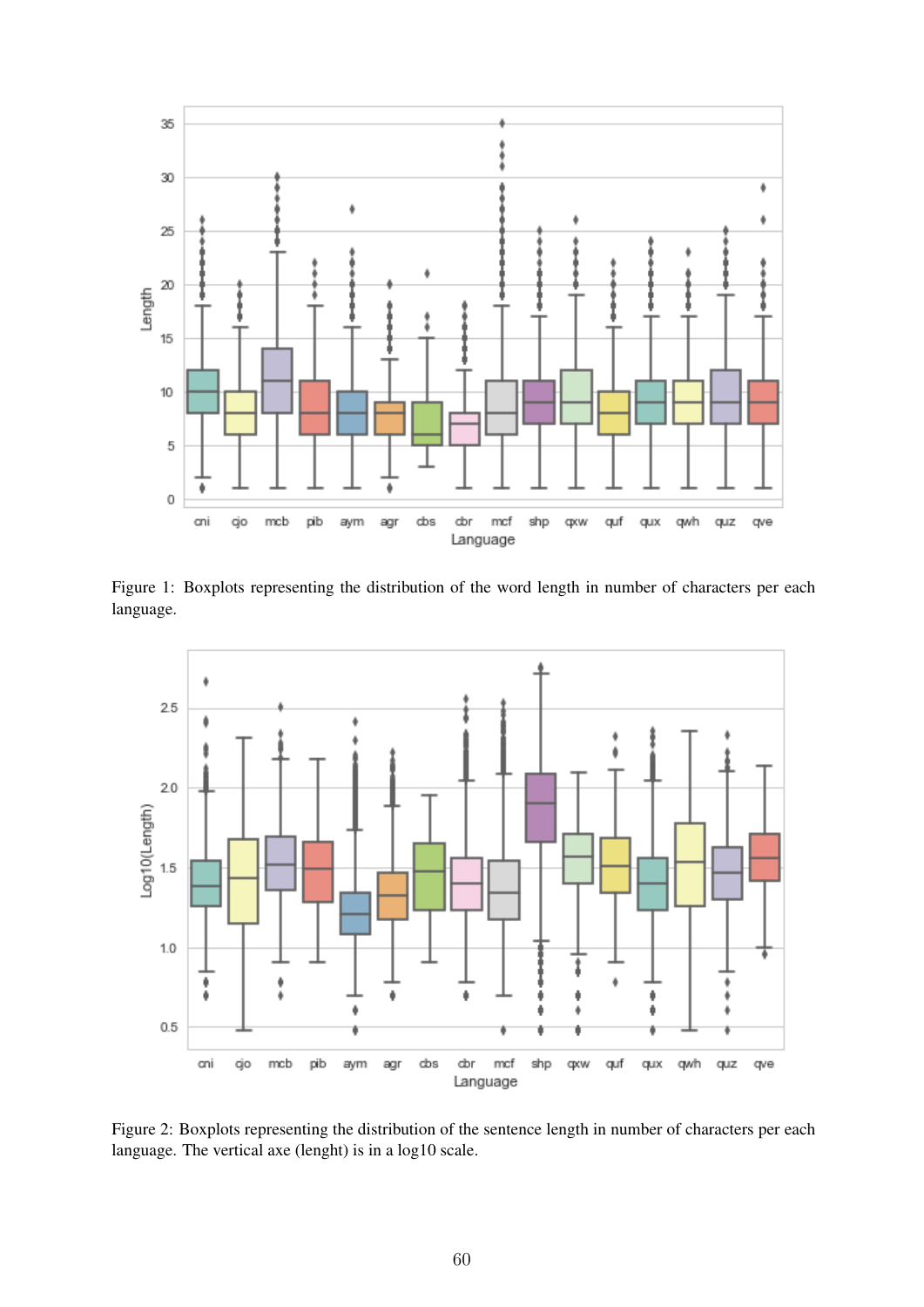used language features in the revised works for this task (Grothe et al., 2008; Botha and Barnard, 2012; Malmasi et al., 2015). Hence, the dimensionality of each vector in the space model will be equal to the number of distinct subsequences of *n* characters in a given sequence from the corpus *S* (Cavnar and Trenkle, 1994).

In this experiment, bigrams and trigrams were used to built the vector space model, and a term frequency - inverse document frequency (TF-IDF) matrix from the aforementioned *n*-grams scheme was calculated (Prager, 1999).

After that, the matrix was split in train and test sub-datasets (70%-30%) and some classification methods identified in the related works (Grothe et al., 2008) were fit using a 5-fold cross-validation schema on the training sub-dataset. The obtained results are shown in Table 3.

Table 3: Results of the 5-fold cross-validation classification on the train sub-dataset

| <b>Method</b>                  | Accuracy $(\% )$ |
|--------------------------------|------------------|
| SVM (linear kernel)            | 96.22            |
| <b>Multinomial Naive Bayes</b> | 92.76            |
| <b>SGD</b> Classifier          | 94.52            |
| Perceptron                     | 95.05            |
| Passive Aggressive Classifier  | 95.89            |

As the SVM classifier with a linear kernel got the best accuracy result, this method was used to fit the main model on the entire train subdataset. Next, this model was validated on the test sub-dataset. A report of the performance of this model at classifying each language was made and is shown in Table 4 (where Support indicates the number of samples that were classified). Furthermore, the confusion matrix of this model is presented in Figure 3.

# 6 Results and Discussions

In this study, a straightforward experiment was performed for the automatic identification of some Peruvian languages, showing that they can be distinguishable with 96% accuracy. This is a new result for languages that have not previously been worked with.

The acceptable overall result was obtained although there was a great disadvantages to face: the unbalanced corpus, because it was not possible to extract many more sentences from some languages than from others, and even some languages were

Table 4: Main classification results for each language (SVM with a linear kernel)

| Lang.     | <b>Precision</b> | <b>Recall</b> | <b>Support</b> |  |  |  |
|-----------|------------------|---------------|----------------|--|--|--|
| cni       | 0.94             | 0.97          | 2 2 2 5        |  |  |  |
| cjo       | 0.83             | 0.58          | 158            |  |  |  |
| mcb       | 0.96             | 0.93          | 753            |  |  |  |
| pib       | 1.00             | 0.85          | 39             |  |  |  |
| aym       | 0.97             | 0.97          | 4894           |  |  |  |
| agr       | 0.99             | 0.99          | 4 3 4 0        |  |  |  |
| cbs       | 1.00             | 0.58          | 12             |  |  |  |
| cbr       | 0.99             | 0.99          | 2 1 5 7        |  |  |  |
| mcf       | 0.97             | 0.98          | 4984           |  |  |  |
| shp       | 0.99             | 0.99          | 4795           |  |  |  |
| qxw       | 0.99             | 0.92          | 391            |  |  |  |
| quf       | 0.93             | 0.46          | 142            |  |  |  |
| qux       | 0.94             | 0.97          | 5991           |  |  |  |
| qwh       | 0.92             | 0.78          | 198            |  |  |  |
| quz       | 0.91             | 0.89          | 1 0 24         |  |  |  |
| qve       | 0.86             | 0.55          | 173            |  |  |  |
| avg/total | 0.97             | 0.97          | 32 276         |  |  |  |

left with too few data. For instance, for *Yine* (pib) it was only collected 106 sentences, from which at most 39 ones were to the test part. For that language, a precision and recall of 100% and 85% respectively were obtained. This may indicate an acceptable low-resourced language identification model, but to avoid the possibility of overfitting there must be additional tests when more textual documents can be retrieved.

On the other hand, as seen in Figure 3, for closely-related languages like *Ashaninka* (cni) and *Asheninka* (cjo), there was a considerable confusion in the model since 22% of the *Asheninka* test sentences were misclassified as *Ashaninka* and only 58% of them were correctly identified.

Likewise, although the Quechua family obtained an acceptable overall precision, a not so good recall is shown for those with less data. As seen in Figure 3, for *Quechua de Lambayeque* (quf), which is the variety of Quechua with the least amount of extracted sentences, only 46% of the test sentences of this variety was properly classified, and the model misclassified 42% of them as *Quechua de Yauyos* (qux). Also, there is confusion at discriminating *Quechua del Este de Apur´ımac* (qve) since 21% of the sentences of this variety was misidentified as *Quechua de Yauyos* (qux) and 17% as *Quechua del Cusco* (quz).

Both scenarios may indicate the need to go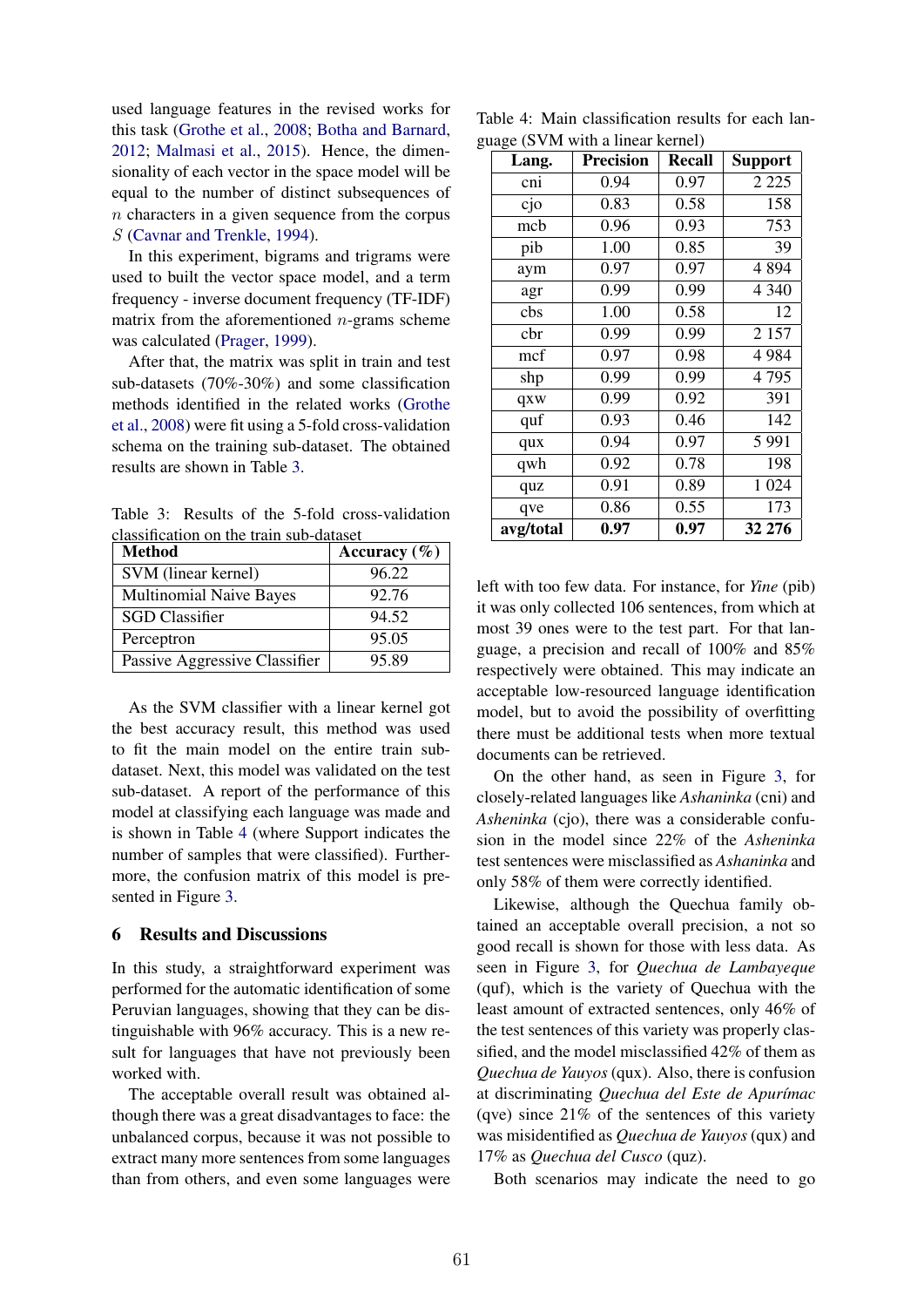| Ē             | 0.97 | 0    | 0.01 | 0      | 0         | 0             | 0    | 0       | 0.01 | 0           | 0           | 0    | 0.01        | 0    | 0           | 0    |  |     |
|---------------|------|------|------|--------|-----------|---------------|------|---------|------|-------------|-------------|------|-------------|------|-------------|------|--|-----|
| 응.            | 0.22 | 0.58 | 0    | 0      |           | $0.01$ 0.02   | 0    | 0.01    |      | $0.01$ 0.11 | 0           | 0    | 0.03        | 0    | 0.01        | 0    |  |     |
| reb           | 0.06 | 0    | 0.93 | 0      | 0         | 0.01          | 0    | 0       | 0    | 0           | 0           | 0    | 0           | 0    | 0           | 0    |  |     |
| 움             | 0    | 0    | 0.03 | 0.85   |           | $0.03$ 0.05   | 0    | 0       | 0    | 0           | 0           | 0    | 0.05        | 0    | 0           | 0    |  | 0.8 |
| aym           | 0    | 0    | 0    | 0      | 0.97      | 0             | 0    | 0       | 0    | 0           | 0           | 0    | 0.02        | 0    | 0           | 0    |  |     |
| ğ             | 0    | 0    | 0    | 0      | 0         | 0.99          | 0    | 0       | 0.01 | 0           | 0           | 0    | 0           | 0    | 0           | 0    |  |     |
| å             | 0    | 0    | 0    | 0      | 0         | 0.25          | 0.58 | 0.08    | 0    | 0.08        | 0           | 0    | 0           | 0    | 0           | 0    |  | 0.6 |
| 흉             | 0    | 0    | 0    | 0      | 0         | 0             | 0    | 0.99    | 0    | 0           | 0           | 0    | 0           | 0    | 0           | 0    |  |     |
| ĭ             | 0    | 0    | 0    | 0      | 0         | 0             | 0    | 0       | 0.98 | 0           | 0           | 0    | 0.01        | 0    | 0           | 0    |  |     |
| 룲             | 0    | 0    | 0    | 0      | 0         | 0             | 0    | 0       | 0    | 0.99        | 0           | 0    | 0           | 0    | 0           | 0    |  | 0.4 |
| š             | 0    | 0    | 0    | 0      | 0.01<br>÷ | 0             | 0    | 0       | 0.01 | $\circ$     | 0.92        | 0    | $0.05$ 0.01 |      | 0           | 0    |  |     |
| ţ             | 0.01 | 0    | 0    | 0      | 0.05      | 0             | 0    | $\circ$ | 0.03 | 0           | $\circ$     | 0.46 | 0.42        |      | $0.01$ 0.03 | 0    |  |     |
| ă             | 0    | 0    | 0    | 0<br>÷ | 0.01      | 0             | 0    | 0       | 0.01 | 0           | 0           | 0    | 0.97        | 0    | 0.01        | 0    |  | 0.2 |
| $\frac{1}{2}$ | 0    | 0.01 | 0    | 0      |           | $0.05 \t0.01$ | 0    | 0.01    |      | $0.05$ 0.01 | 0           | 0.01 | 0.1         | 0.78 | 0.01        | 0    |  |     |
| ąщ            | 0    | 0    | 0    | 0      | 0.01      | 0             | 0    | 0       | 0.01 | 0           | 0           | 0    | 0.08        | 0    | 0.89        | 0.01 |  |     |
| g<br>B        | 0    | 0    | 0    | 0      | 0.04      | 0             | 0    | 0       | 0.02 | 0           | 0           | 0    | 0.21        | 0    | 0.17        | 0.55 |  |     |
|               | ani  | qjo  | mcb  | pib    | aym       | agr           | dbs  | dbr     | mcf  | shp         | <b>cpcw</b> | quf  | <b>QUX</b>  | qwh  | quz         | qve  |  | 0.0 |

Figure 3: Confusion matrix obtained by the main language identification model. The dashed lines separate the different linguistic families.

deeper in the representation features used for languages within the same linguistic family, and to consider a hierarchical classifying scheme.

Additionally, *Cashinahua* (cbs) was confused as *Awajun* (agr) 25% of the time. This is an interesting result since both languages are from different families: Pano and Jibaru, respectively. However, as *Cashinahua* was the language with the least amount of collected sentences (only 33), it was expected that its results were not as precise as the obtained for the other ones.

# 7 Conclusions and Future Works

For this study, a corpus for 16 Peruvian native languages was built through web and private repositories. Also, it was performed a straightforward classification experiment with it, using *n*-grams as features in a tf-idf vector model space. The obtained results (97% in overall precision) were in the expected range regarding the state of the art of language identification in a low-resource scenario.

The fit model may be exploited for other tasks, such as the automatic increasing of the corpus through web and document search (Martins and Silva, 2005). As there are 68 Peruvian native languages preserved, it is essential to expand the corpus to cover most of them. The Bible will be targeted first, as it is translated in some of the left unworked languages, and is a very important resource in NLP for minority cases (Christodouloupoulos and Steedman, 2015).

Also, as the corpus may be growing, other recent methods could be tested on it, such as the bidirectional recurrent neural network proposed by Kocmi and Bojar (2017) or other similar deep architectures (Bjerva, 2016; Mathur et al., 2017). Although in our scenario, this kind of algorithms may face the low-resourced and unbalanced corpus, so there must be an adaptive and tuning steps. However, those methods could help to decrease the window approach of the classification to a phrase or word-level.

Moreover, regarding the confusion presented in languages within the same family, there must be specific considerations in the following experiments with the hierarchy nature in the peruvian linguistic context (Koller and Sahami, 1997; Mc-Callum et al., 1998; Jaech et al., 2016).

Finally, it is desired to develop and integrate a way to discriminate languages that are not part